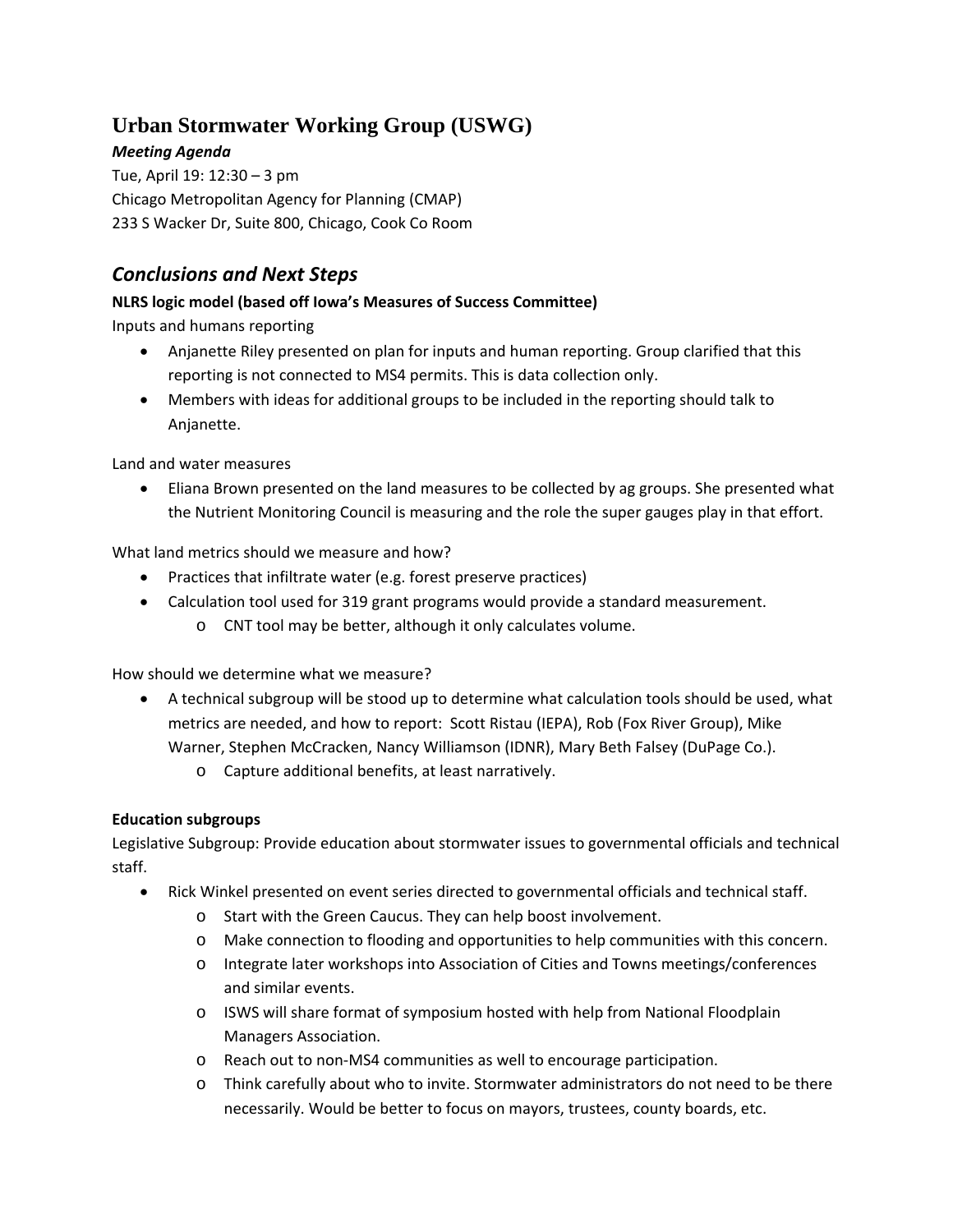- Group members could help get people to register if a program or tool was created to help them present the goals and expected results.
- Legislative subgroup will move forward with planning and promotional support from Mary Mitros (DuPage Co.), Nancy Williamson (IDNR), Carol Hays (PRN), Hal Sprague (CNT), Margaret Schneeman (CMAP).

Stormwater Public Education Subgroup: Work to develop and update public education material for a general audience to include nutrient information.

- CNT and IEPA will look into updating the MS4 map.
- Existing efforts
	- o Southern Illinois
		- **Southern Illinois Metropolitan Planning Organization was stood up.**
		- Watershed-based plan for HUC12 watershed has enabled conversations with landowners about BMPs.
		- Regional stormwater management workshop slated for June or July—permeable pavement, rain barrels, green roofs, etc. Hoping to get representatives from all 15 counties in the region.
	- o Central Illinois
		- Working with U.S. EPA to solve CSO issues with 100% green infrastructure.
		- **Educated city council and other lawmakers about the issue.**
	- o Northern Illinois
		- DuPage County holds regular stormwater events for contractors, officials, youth, etc. Events are targeted for the specific audiences.
		- Integrates with area events unrelated to stormwater.
		- Monthly email goes out to couple thousand people.
		- Send out public information kits (PSAs, social media language, etc.) to municipalities and communication staff.
- Gaps and barriers
	- o Southern Illinois
		- Better understanding of MS4 requirements needed.
		- **Communication is minimal regarding MS4 and stormwater as a whole.**
		- There are cost constraints, especially for smaller towns.
		- Identifying key players and getting experts from further north to share information.
	- o Central Illinois
		- Cost constraints.
		- **•** Voter/public involvement and interest.
		- Unsure of best ways to share information with the public. Communication strategies needed.
		- Educational resources applicable for the state are needed. Done individually now, which is costly.
	- o Northern Illinois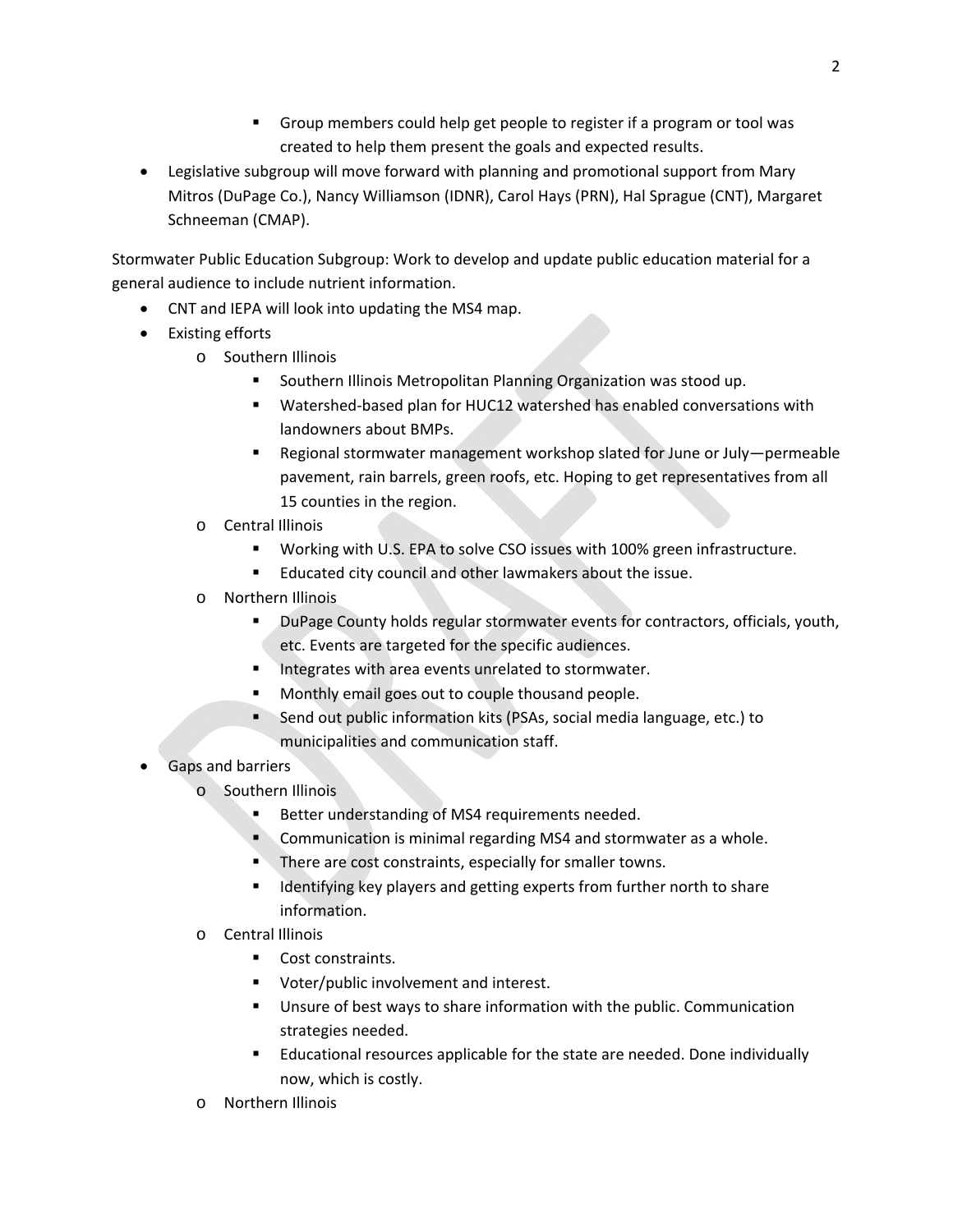- Reaching the general public.
- How do we connect these efforts and close these gaps?
	- o Create a packet of information that could be applicable statewide.
	- o Create an urban runoff management story map.
	- o Connect materials to the nutrient strategy. But flooding may be the connection that will resonate more, as well as drinking water quality.
- Will not have a subgroup but will do a call from the group to share existing resources and start compiling them (look to illinoiscbmp.org as an example).

#### **Updates**

Authority to establish stormwater utility – Hal Sprague, CNT

 A request will be made soon to have the Attorney General investigate and determine whether counties have the authority to establish these utilities.

Report for the Urban Flooding Awareness Act – Sally McConkey, ISWS

 Report provides model stormwater ordinance, information on BMPs, practices' connection to flood insurance rates, etc.

Resilient Watershed Initiative – Laura Kammin, IISG

Goal is decision support tools for communities based on data from the Surveys and others.

#### **Policy Working Group representation**

- Mary Beth Falsey
- Cindy will ask McHenry County.

#### **Next steps**

Conclusions and action items determined by group

- Human and inputs reporting: Use implementation spreadsheet provided by IWRC to record human and inputs measurements and submit sheets in July. If there are suggestions for additional groups to query, let Anjanette Riley know.
- Land measurements: Technical subgroup will determine what calculation tools should be used, what metrics are needed, and how to report. Email to go out to convene subgroup.
- Legislative subgroup: Event and promotion planning for a workshop series will move forward. Email to go out to convene subgroup to plan event. First event will be Illinois Water Conference in October.
- Education subgroup: Stand-alone group not needed. Instead, IWRC will send out a call for resources. Members will submit what they have. IWRC will do a first pass to determine what topics are covered well, moderately, poorly—and by whom.
- Stormwater utilities: Process in the works to request the Attorney General to review and determine whether counties have authority. May be a need for a future subgroup on financing.
- Urban Flooding Awareness Act: Report includes model stormwater ordinance and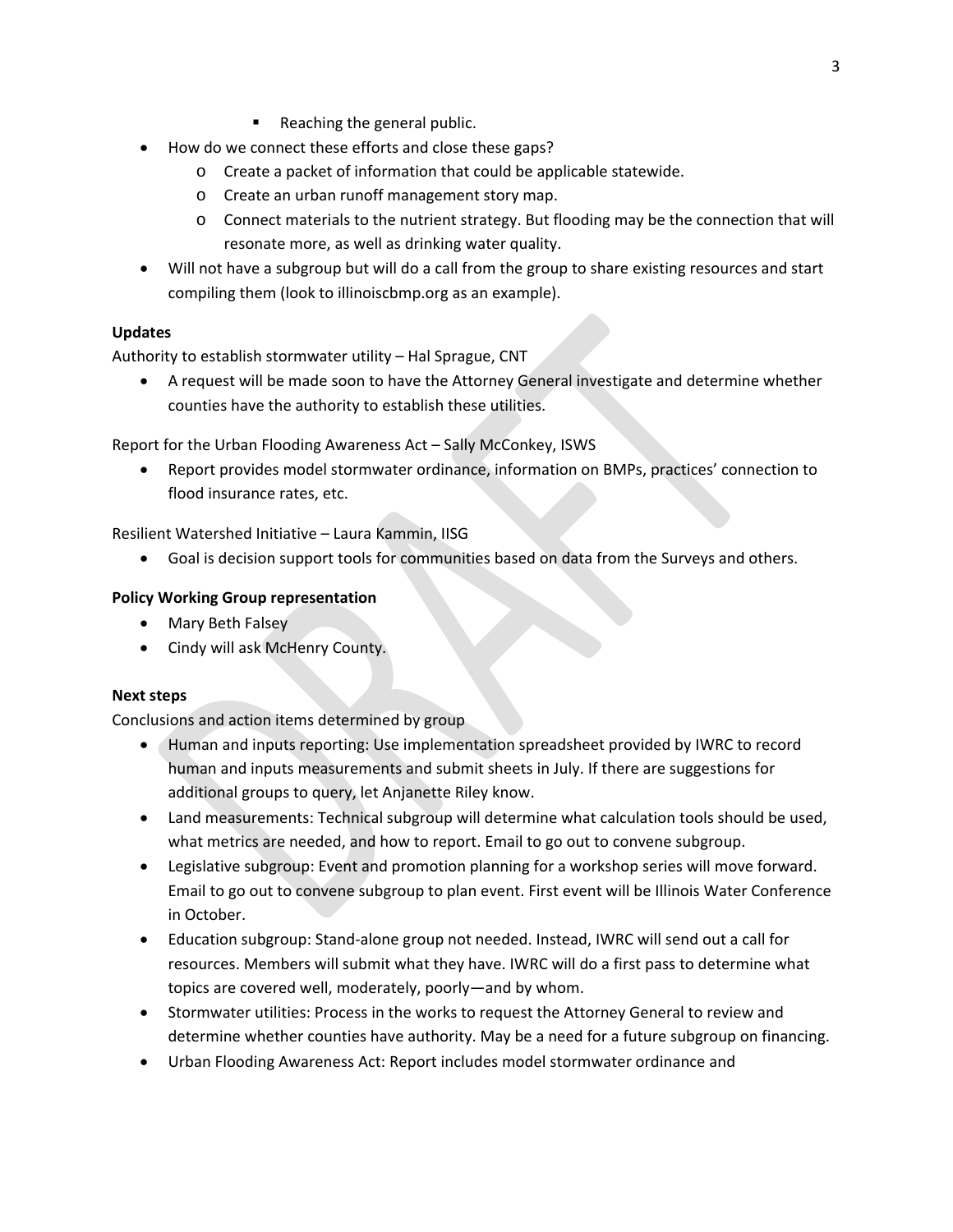- Policy Working Group representation: Mary Beth Falsey. Members will reach out to contacts to get more MS4 representation.
- Stop using the term "green infrastructure." The new term is "nature-based solutions."

#### **Next meeting topics—July 12 conference call**

- Updates from two subgroups
- Discussion of public education resources and gap analysis.
- Plan next steps for aggregating education resources.

In attendance: Nora Beck, Chicago Metropolitan Agency for Planning; Tyler Carpenter, Greater Egypt Regional Planning and Development Commission; Mary Beth Falsey, DuPage County; Andrea Klopfenstein, City of Peoria; Carol Hays, Prairie Rivers Network; Sally McConkey, Illinois State Water Survey; Stephen McCracken, The Conservation Foundation; Jason Navota, Chicago Metropolitan Agency for Planning; Margaret Schneeman, Chicago Metropolitan Agency for Planning; Trevor Sample, Illinois Environmental Protection Agency; Cindy Skrukrud, Sierra Club; Hal Sprague, Center for Neighborhood Technology; Amy Walkenbach, Illinois Environmental Protection Agency; Mike Warner, Lake County Stormwater Management Commission; Rick Winkel, Institute of Government and Public Affairs/Prairie Research Institute; Mary Mitros, DuPage County; Nancy Williamson, Illinois Department of Natural Resources; Laura Kammin, Illinois‐Indiana Sea Grant; Holly Hudson, Chicago Metropolitan Agency for Planning; Brian Miller, Illinois Water Resources Center; Eliana Brown, Illinois Water Resources Center; Anjanette Riley, Illinois Water Resources Center; Katie Hollenbeck, Illinois Water Resources Center

#### *Introductions*

#### *LOGIC MODEL*

Eliana Brown: I'd like to start the meeting reminding everyone what our charge is, written at the bottom of the agenda. We will talk about our main charges for the strategies, implementation tracking, subgroups, updates, and next steps for future meetings. Starting with implementation tracking, peering into what other groups have been looking at and working on. AWQPF has seen this logic model, and the technical subgroup is looking at what metrics are being measured for reporting to USEPA. The four tables here in the logic model are to demonstrate actions being taken. Now Anjanette will talk about the Inputs and Humans tables.

Anjanette Riley: Everyone should have received an email about this plan; some of you have not, which is bad and that means you are not on the communication list. These two components of the logic model are collected twice a year, July and January, starting with July and January of 2016. You will fill out an implementation template. Do you have: 319 grants, existence of the grants, human capital putting into those programs, how many green infrastructure tours did you give, print and digital media, etc. Results are captured in water and land and this measurement, Inputs and Human, is just what you did. We are asking for this once for every organization.

Jason Navota: What is the range of programs that you want reporting on?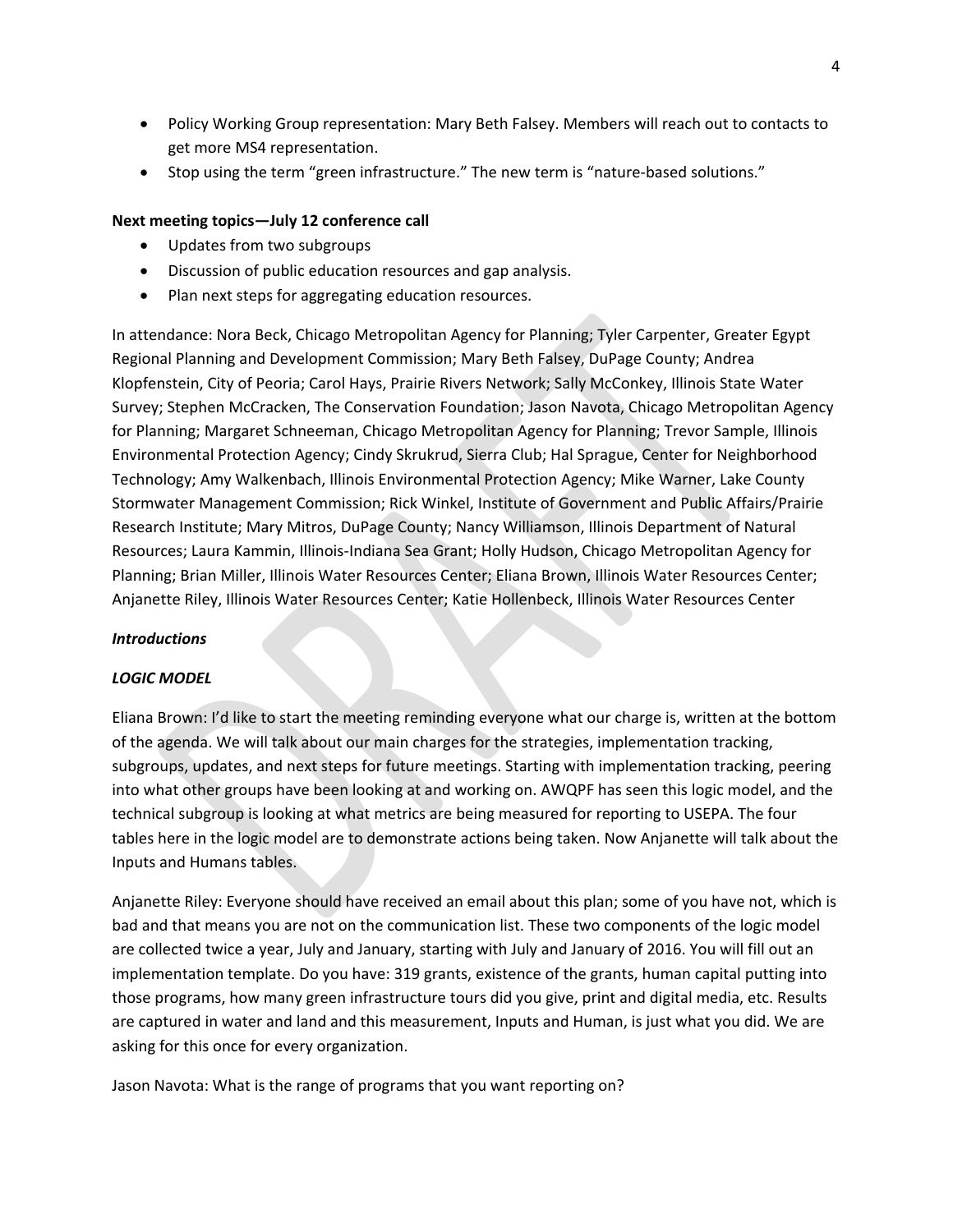Anjanette Riley: Any program related to nutrients. It's a very wide range. As wide a breadth as you will give us.

Stephen McCracken: Monitoring, etc.?

Anjanette Riley: Yes.

Hal Sprague: What about a presentation on urban flooding that will affect green infrastructure?

Anjanette Riley: Yes.

Carol Hays: Policy?

Anjanette Riley: Yes.

Nancy Williamson: Can you send out the Iowa example? It is very helpful.

Eliana Brown: Yes. I only saw Ag in the Iowa example. You can see what they are doing on the Ag side.

Mary Beth Falsey: Same stuff in annual report?

Anjanette Riley: Yes.

Hal Sprague: January‐July?

Anjanette Riley: July 17, I will check.

Carol Hays: There are entities not here that are also doing things.

Anjanette Riley: Let me know the entities, you can reach out to them, and I will reach out to them. We want to capture work done in Illinois broadly.

Cindy Skrukrud: Question for Amy and Trevor. What if entities are already reporting to EPA?

Amy Walkenbach: There is no way of tracking that implementation. It is a different format for everyone.

Cindy Skrukrud: Could we make it in a form the same for everyone? Like an estimate of phosphorus nutrient reduction?

Amy Walkenbach: That could be redundant and EPA‐like.

Stephen McCracken: It is a huge task. And we would have to have information present.

Anjanette Riley: After all information is sent to us, we will compile information and do a top sheet and send it all out to you. You will get the topsheet and all of the spreadsheets.

Mike Warner: What about data analysis things?

Anjanette Riley: Yes.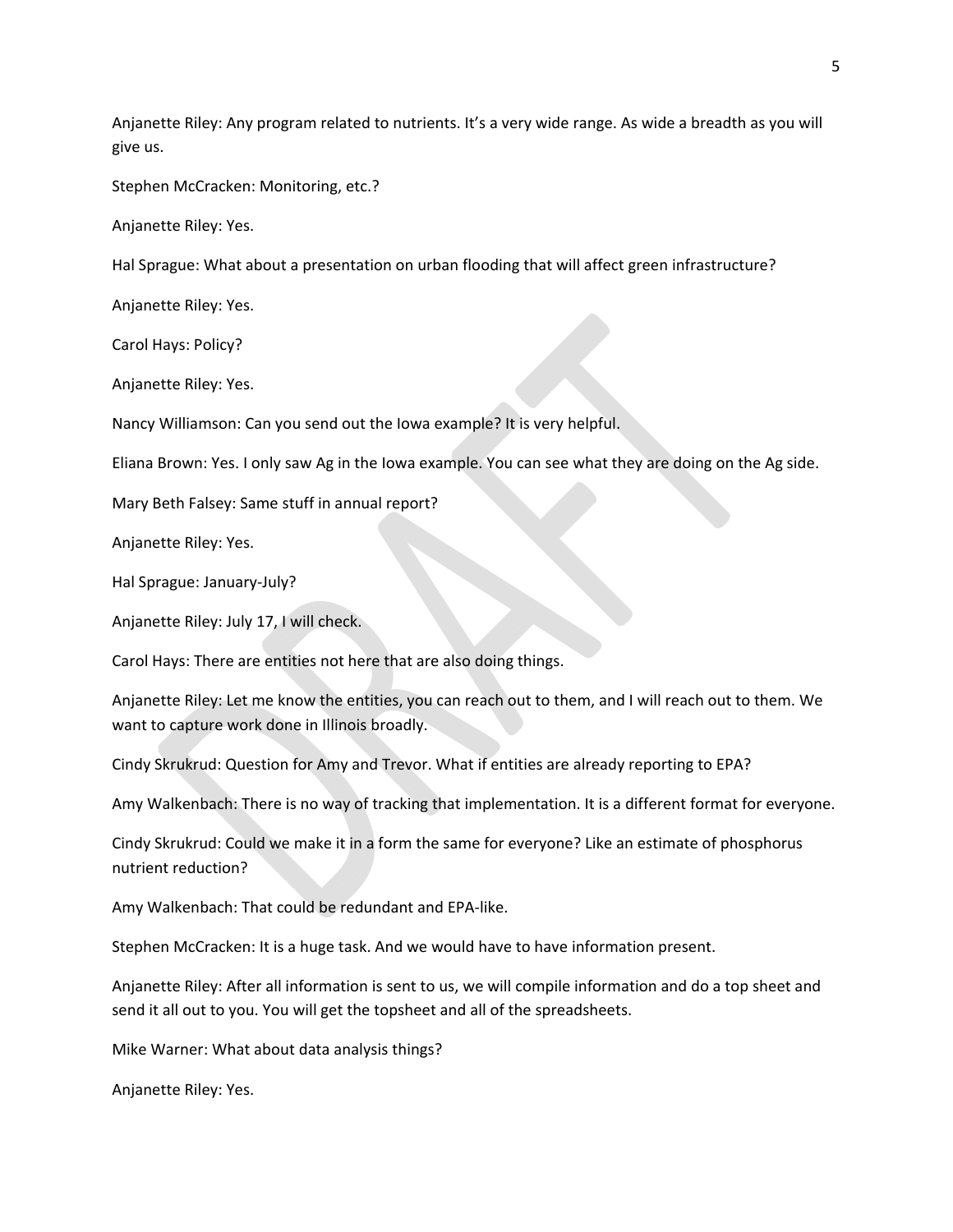Carol Hays: So you don't care about reach, just number of presentations/events given?

Anjanette Riley: If you have reach, we would love that.

Eliana Brown: Really quick, I would like to introduce Sally McConkey.

Sally McConkey: Hello, my apologies for being late!

Eliana Brown: Moving on to the Land table. Per the Logic Model, there are things that are happening to the land that would impact water. The AWQPF Tech Subgroup completed the table with practices from the strategy. For example, they captured the amount of buffers and wetlands and fleshed it out further by looking at units and agencies responsible for coming up with numbers. A NASS survey is going out to growers that will capture metrics not covered by agencies. We would like to do something similar to what Ag has done for the stormwater sector. How can we do that?

Nancy Williamson: Looking at that and understanding practices they are using on the farmland, I'm looking at practices in urban area that infiltrate water. Forest Preserves and active management numbers, are those practices with rain gardens and native plants, is that accepted by this group that is reducing run off, particularly in urban areas?

Cindy Skrukrud: How is infiltration practice analyzed in for 319 funded BMPs in urban areas?

Amy Walkenbach: Load reductions.

Cindy Skrukrud: Is there a universal tool?

Stephen McCracken: We need a universal tool that is universally accepted. With better tools, you can estimate the data.

Amy Walkenbach: For permeable pavement, there is no good tool. CMTs calculator gives us percent reduction.

Eliana Brown: You don't necessarily need to have pound reduction for the Land table. Oh, but you do for the Water table.

Amy Walkenbach: For social practices you can't. Writing a watershed based plan can't either.

Eliana Brown: You can use the 319 calculator to estimate.

Mike Warner: Computational equation.

Stephen McCracken: Supplementary data is calculated along with impervious surfaces if you were to use it.

Cindy Skrukrud: Maybe use 319 tool or describe the tool you are using?

Hal Sprague: How old is the 319 tool? CNT updated in 2006. We are hoping to get money….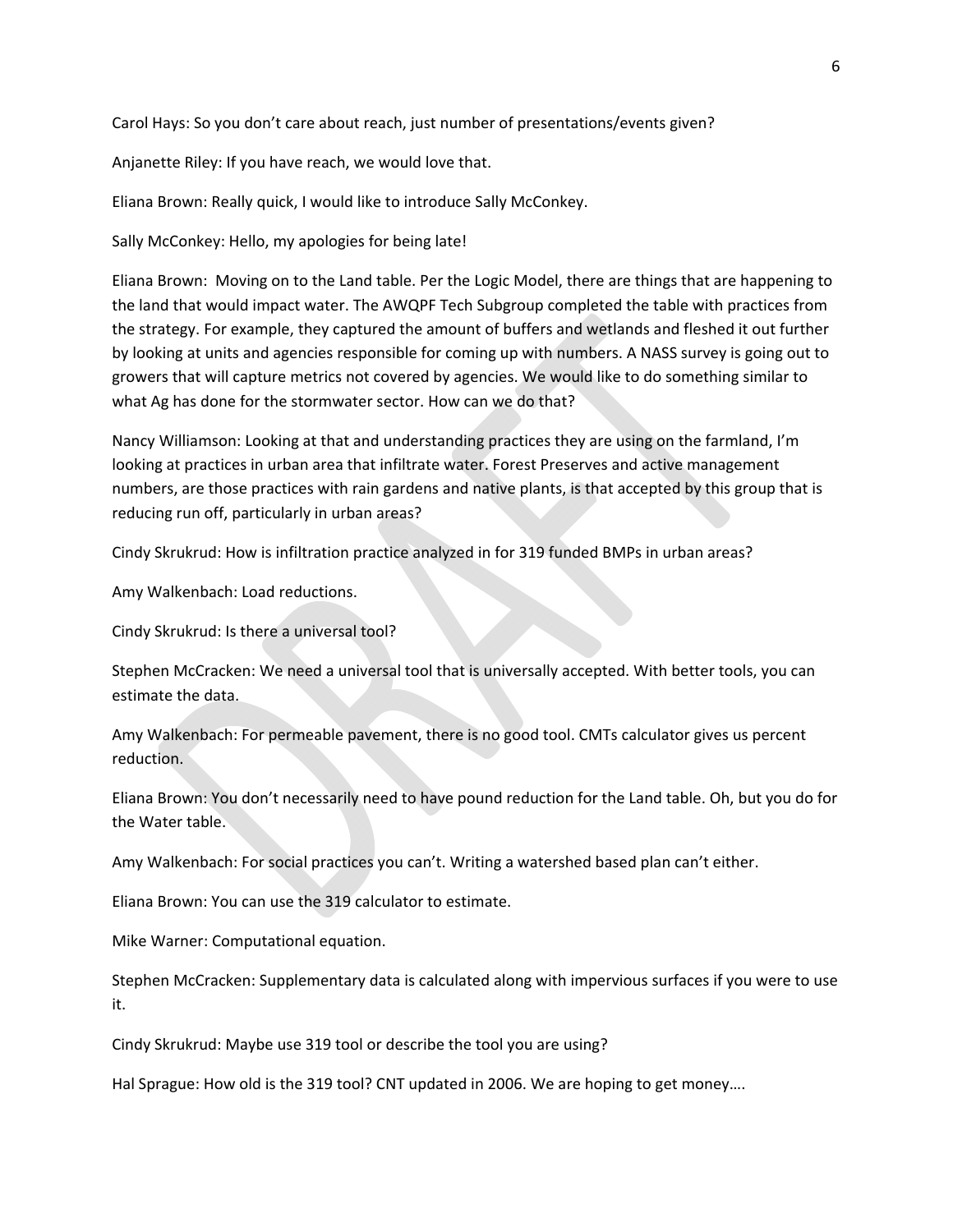Amy Walkenbach: 10 years, maybe less.

Eliana Brown: Does it make sense to form a subgroup to decide which calculator to use and which agencies to use?

Cindy Skrukrud: A tool tied to land calculator.

Eliana Brown: Get to sq. ft. of rain garden or green roof. The change in both numbers is available. Who would want to serve on that?

Amy Walkenbach: Scott Ristau and Rob?

Cindy Skrukrud: Rob from Fox River Study Group.

Mike Warner: I would be interested in serving.

Stephen McCracken: I would be interested.

Eliana Brown: What about information from forest preserves?

Nancy Williamson: I would be interested. Maybe I can put together something. Can you do it for all of the urban areas? There is lots of information collected urban‐wise.

Mary Beth Falsey: I would be interested.

Stephen McCracken: Street sweeping? Would we include that in its present case?

Amy Walkenbach: The subgroup needs to think about how to account for what is ongoing. It is a decision based on how we want to report?

Stephen McCracken: How to record a rain garden put in last year? Do we count it as a change?

Eliana Brown: 2011 is the base year. We gathered up those names and will send a follow up email. Thank you. Next, we have the Water table. One of the other NLRS groups is the Nutrient Monitoring Council (NMC). There are super nutrient gages to understand what is leaving the state. The other thing NMC is working on now is how to measure nitrogen and phosphorus within Illinois.

#### *SUBGROUPS*

Eliana Brown: Next we'll talk about subgroups. As we said we would after the December meeting, a few of us had a conference call to talk about how to accomplish stormwater education via subgroups. We thought that two or three subgroups would do it based on who is the target audience. One target audience is decision makers such as elected officials/legislators. We came up with this charge for this subgroup and thought that a series of educational events would be a good way to accomplish it. Rick Winkel and Margaret Schneeman have been working on it. Rick will talk about the planning.

Rick Winkel: We got together and thought about ways of reaching out. I'm a former legislator, with interest in policy at PRI, etc. I have an interest in bring technology and science as we develop with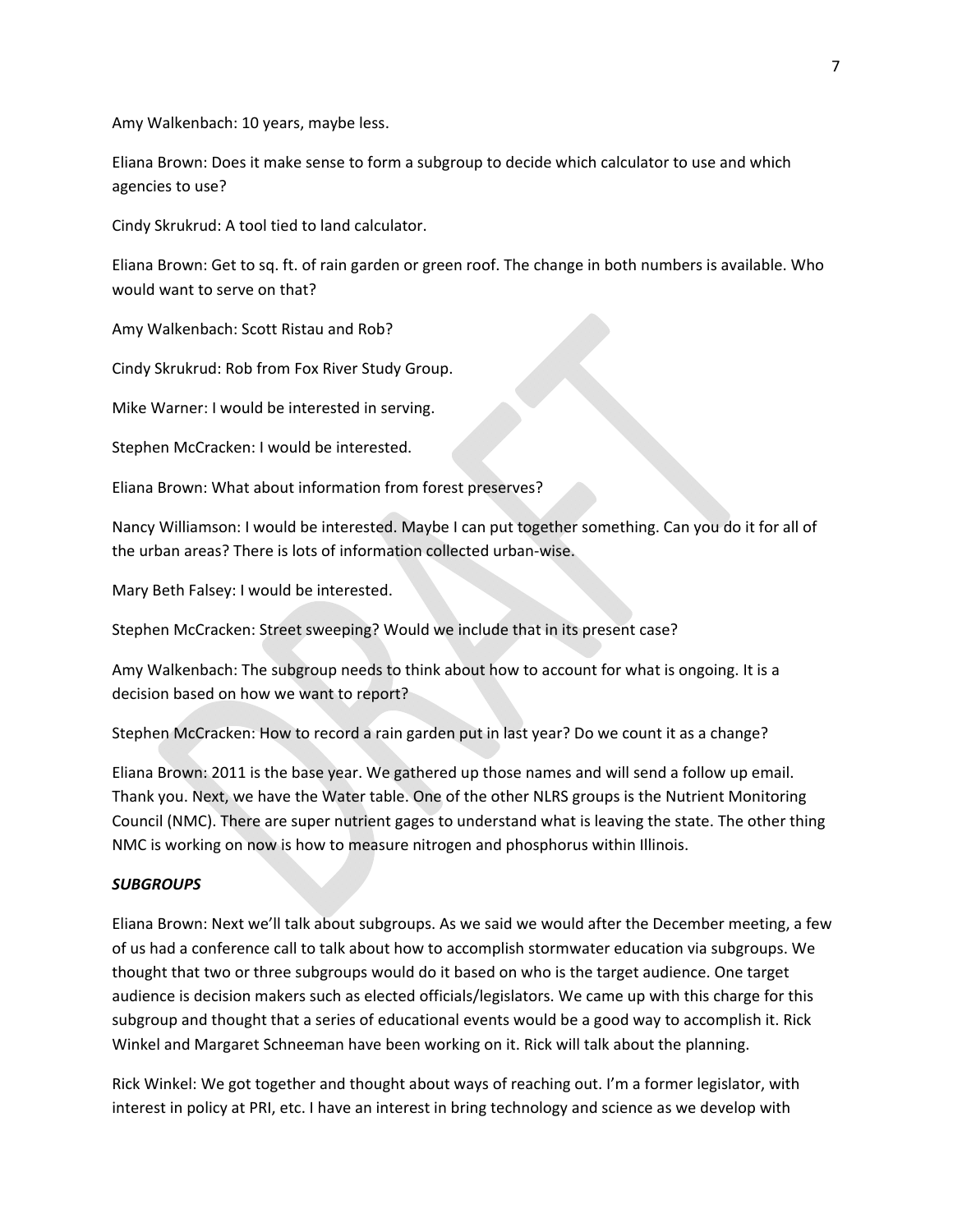decision makers. This is a great opportunity to use this as a pilot to reach audiences. I am very interested in what you have to say. Legislatures would be interested. We are looking at havgin the first event be at the 2016 Illinois Water Conference in October. It's a good opportunity to bring in national speakers. Have we heard back from them?

Margaret Schneeman: Not yet.

Rick Winkel: We are talking about having a keynote speaker as a way of providing a general overview for elected officials. We invited George Hawkins, the CEO of DC Water. Then, in the afternoon, there would be three detailed talks directed to stormwater professionals. George would talk about managing water assets, a speaker TBD would talk about implementing the recently renewed MS4 permits, and finally, we invited Jack Kartez, Director of USEPA Region 1 Environmental Finance Center to talk about stormwater finance. We talked about asking Hal to talk about what's going on in stormwater finance in Illinois. We would be interested in talking to you about that. We talked about having a panel discussion about case successes.

Margaret Schneeman: We invited Nora Beck, pending approval from supervisor.

Rick Winkel: I want to know what's going on as far as urban setting. The idea is to engage decision makers.

Hal Sprague: Illinois Legislative Green Caucus should be invited. We could talk to the speaker and president to encourage various things to happen.

Cindy Skrukrud: It's a great idea and feel like elected officials and decision makers need to hear more about it. We are a stormwater group, maybe preface the session with the impact of wastewater. Urban runoff is very small part.

Rick Winkel: Great idea.

Cindy Skrukrud: Start the session on what is leaving the state and roles of urban areas versus wastewater to get the bigger picture.

Amy Walkenbach: Inform them why we even care.

Rick Winkel: Brian gave me a briefing. Now that I get it, I see the importance.

Carol Hays: Downstate urban areas are concerned about flooding.

Stephen McCracken: I was thinking more in terms of getting that audience. Do not know the demographics of the audience. Maybe associations of mayors and managers would be able to target that audience?

Rick Winkel: We might want to add issues of water quality. What are the best practices? What is the cost benefit analysis?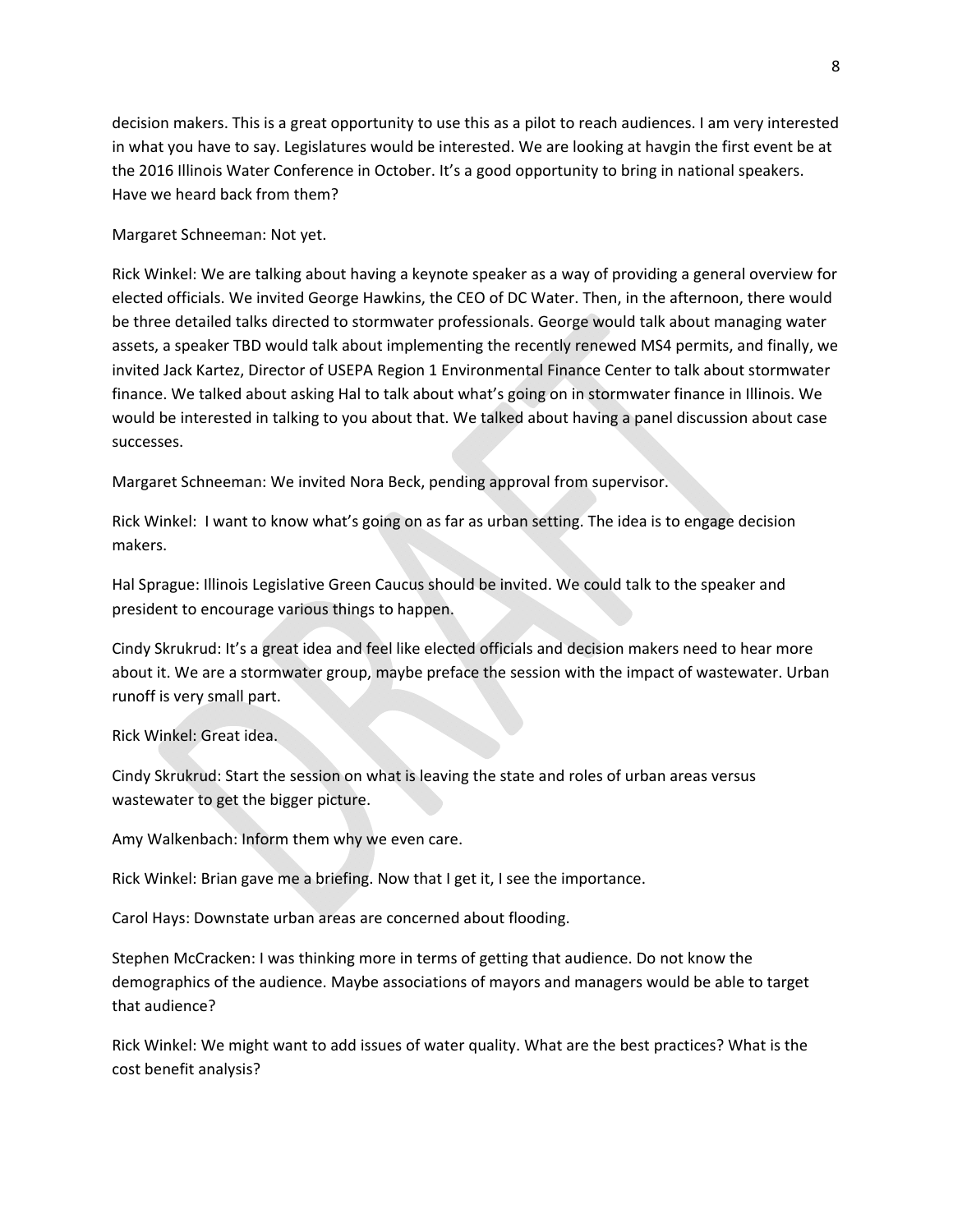Stephen McCracken: Logistics. For the National Association of Floodplain Managers, we had speakers come in but also had breakout session. What are the roadblocks? We can share how we were able to engage leaders.

Mike Warner: Did you attend?

Stephen McCracken: It was invitation only. Sorry Mike!

Hal Sprague: The bigger picture is in their backyards. In the map of Illinois MS4s, there are over 400 municipalities. You have lots of people who you want to show up and make them feel like they are important too.

Mike Warner: Invite a popular political figure. Politicians are attracted to other politicians.

Hal Sprague: Go to the speaker.

Rick Winkel: The idea of a team.

Hal Sprague: County board chairs are really influential.

Mary Mitros: We've tried to only invite elected officials, talk about sales tax, etc. Any suggestion to promote or come up with a program to quickly present? We can give this at our county board meeting.

Rick Winkel: It is a flawed theory with practitioners, public works people, etc. Policy makers can attend.

Brian Miller: You're suggesting a tool to take to local officials.

Hal Sprague: If it's in Springfield, they are already there and have to be there. If you invite them to go somewhere else, it may not work.

Nancy Williamson: If it is framed as we are going to put you in the "know" with what is happening in Illinois right now, it could work. This is where it's going and where the money is going. This is where the future is. But I think putting it all in that way without scaring them off. Lots of public officials don't know and it would get the message out.

Eliana Brown: To bring this together we are look for people to be part of this subgroup. Who can help? Carol, Nancy, Mary, Hal, and Margaret. Great! Margaret, can you talk briefly about the invited keynote speaker from DC Water?

Margaret Schneeman: We had a lunchtime session toward decision makers and later targeted towards technical personal. We had a funding issues discussion. Addressed the why this is an issue, why is this important. Buy‐in in the community and management of the utility itself. Discussing how effective a rain garden is depending on asset management. We are open to suggestions for a presenter that can draw people in. The next is asset management; George Hawkins from DC Water is a good speaker. He can draw an audience and is very engaging. We recognize that funding and finance is important. CMAP will be there to talk about stormwater utilities, etc. Other finance mechanisms are important, like revolving loan funds and environmental finance center. We are open to other idea and suggestions.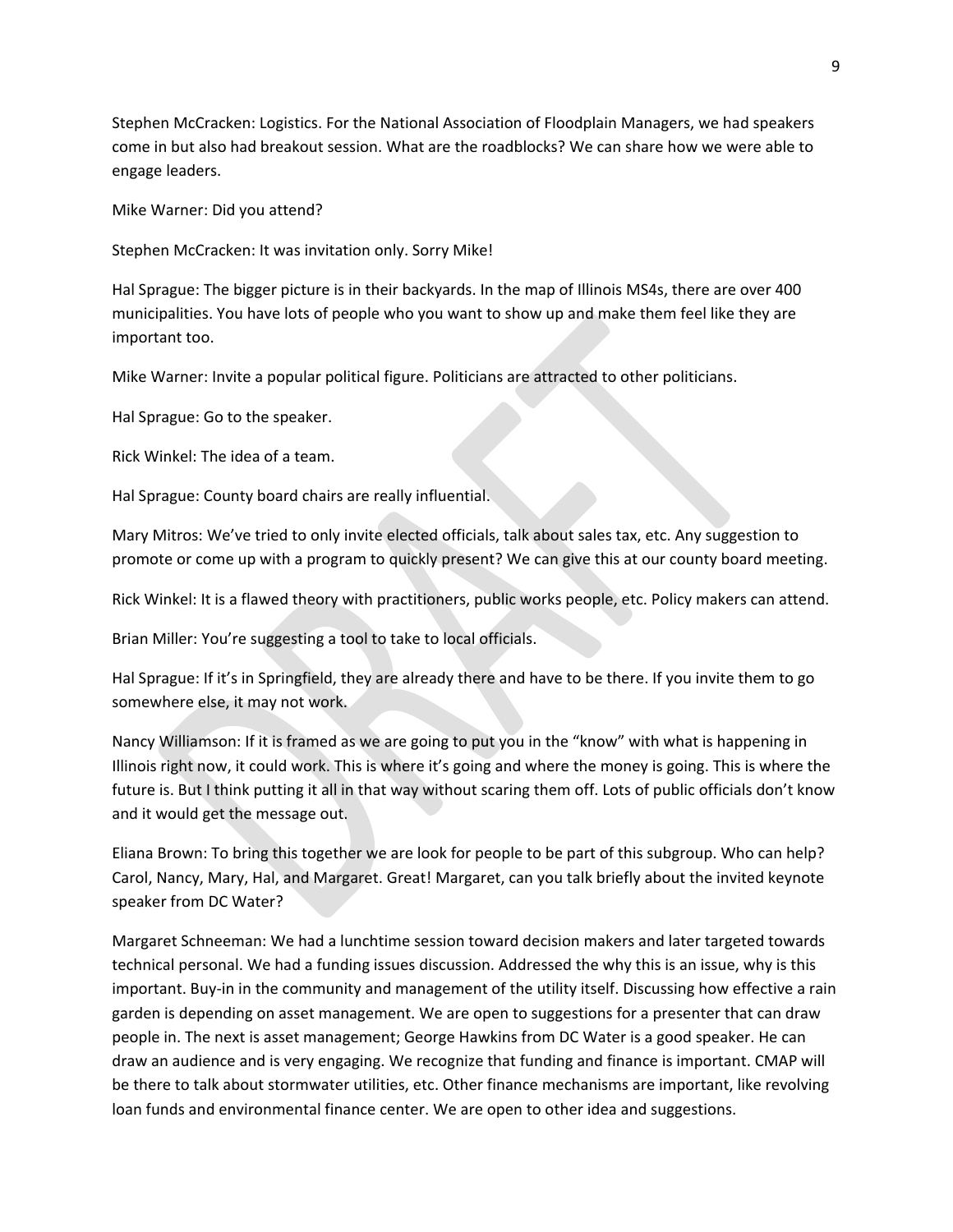Eliana Brown: I have the names and will be following up.

Jason Navota: Add us to that group too.

Eliana Brown: The other subgroup is stormwater public education. Some counties already have good public education. Other places might not have a stormwater educator. What types of tools can we provide for those areas? Western Kentucky did a survey on court challenges to stormwater utilities. They recommended having robust public education so funding stays in place. MS4s have public education requirements. Some places are doing better than others. Here is the geographic breakdown of stream impairment versus where MS4s are at.

Stephen McCracken: Nutrient impairment from all sources?

Amy Walkenbach: All nonpoint source impairments.

Hal Sprague: This is CNT's map. Urban places are growing so the map might look different now. There might be more overlap.

Eliana Brown: An update would be great. Illinois is a diverse state. I asked representatives from south, central and north to talk about what's happening in their region. For southern IL, .et's turn it over to Tyler.

Tyler Carpenter: Changes need to be updated for Cape Gerardo and Carbondale/Marion. Geography in Marion/Carbondale is different. The population is 25K to 19K. It is a very poor community. I'm relatively new in this position. I started 2014 and am learning about MS4 requirements and what they entail. There is really no existing network or collaborative efforts. Again, I am new at this. Public works guys will be speaking in Carbondale this summer. For the watershed plan, we spoke about BMPs we are focusing on, bring in speakers, talk about rain gardens, barrels, etc. Who is department doing speaking at events? Wayne Coffman can speak about MS4 stormwater. I haven't heard back from PRN. I reached out to SIU about green roof infrastructure. Identify gaps/barriers to stormwater education? No real existing network. Identifying key people is another gap.

Eliana Brown: Andrea will talk about central Illinois.

Andrea Klopfenstein: We have a CSO issue happening now in Peoria. The city is proposing 100% green infrastructure and will help in our MS4 areas. There are lots of stream creeks and cliffs and green infrastructure will help MS4. If voters care, politicians care. I'm an engineer, not an education specialist. How will we get this information? People need to figure out why stormwater is important. They bring in speakers and educate, but don't do good job of creating flyers, etc. We need raingarden and stormwater info to share with the public. Civil engineers are speaking now and sharing information.

Eliana Brown: Next, Mary will talk about the northern region.

Mary Mitros: DuPage county, there are ways to streamline information. For public education and outreach standards, there are lots of different events, including technical ones for staff and consultants.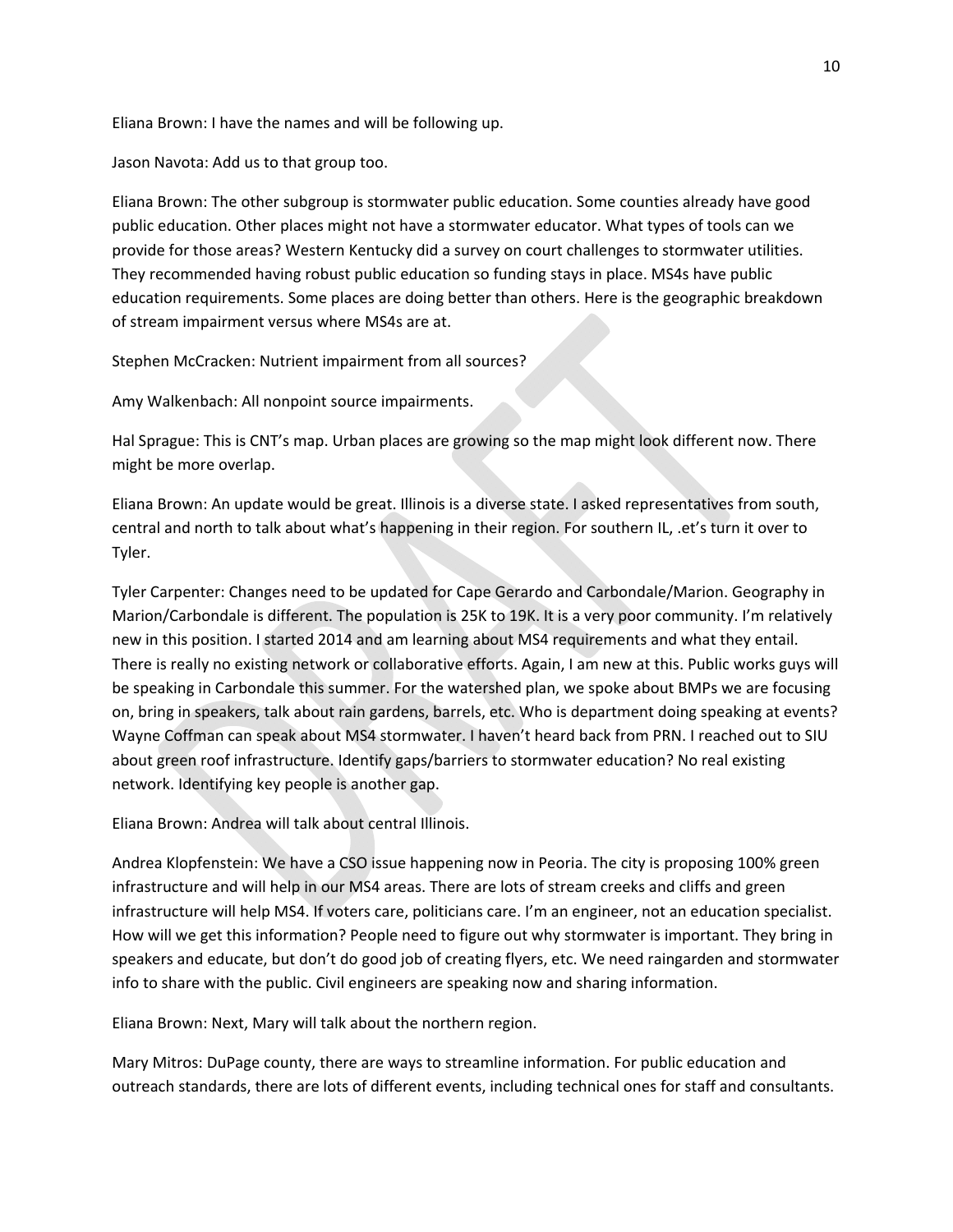One year we had landscape officials, etc. We have workshops for engaged general public. We also have the general public go to events nothing to do with stormwater, etc. We do raffles, monthly e-newsletter, lots of general public stuff. Some people become more engaged. Each season, we have a brochure, a newsletter, a PSA, etc. We share with libraries and have a social media presence to promote all things and connect dots. We have 41 MS4s is DuPage. I'm a communications professional. Throughout the state, we can talk about different ways.

Eliana Brown: There is geographic difference. Northern can give information to southern and central. Northern can still reach additional audiences. So how do we connect those efforts and how do we connect the gaps? I will open up discussion.

Amy Walkenbach: One theme I seem to hear, people are looking for consistent, generic information throughout the state.

Jason Navota: Does it exist on your website?

Amy Walkenbach: No, maybe USEPA has tools.

Eliana Brown: Benefit to Illinois specifically?

Amy Walkenbach: Credibility and ownership to state.

Nancy Williamson: We did a thing, Clear Choices, Clean Water. They can look and see if they can self‐ identify. Site can get email and send them emails. Not a solid reporting tool but is a way to get information back.

Amy Walkenbach: Similar to the Ag story map: types of projects they are doing.

Nancy Williamson: Way to connect, web‐wise, our urban areas.

Mike Warner: I heard the same comments from Peoria and DuPage. Same feedback. Back end of comprehensive plan. We did a public education outreach component and walked it around to counties. My recommendation is to create a technical coordinator position to bridge the gap of public outreach to the homeowner level on up. Flooding, algae problem full time to bridge resources. We don't have position created yet. Blue Stem communication was awesome. They did work at floodplain management conference. The other thing to do is outreach to homeowners associations. Get on board and off board. We want to expand that too.

Eliana Brown: Are you working with master gardeners as well?

Mike Warner: Yes, we are doing a rain garden if front of our office. We do artwork in raingarden areas. It has been beneficial.

Cindy Skrukrud: In different areas of state, we need more materials and it should always tie back to NLRS. Ag is doing a good job reaching out to farmers to get engaged and do their part. We need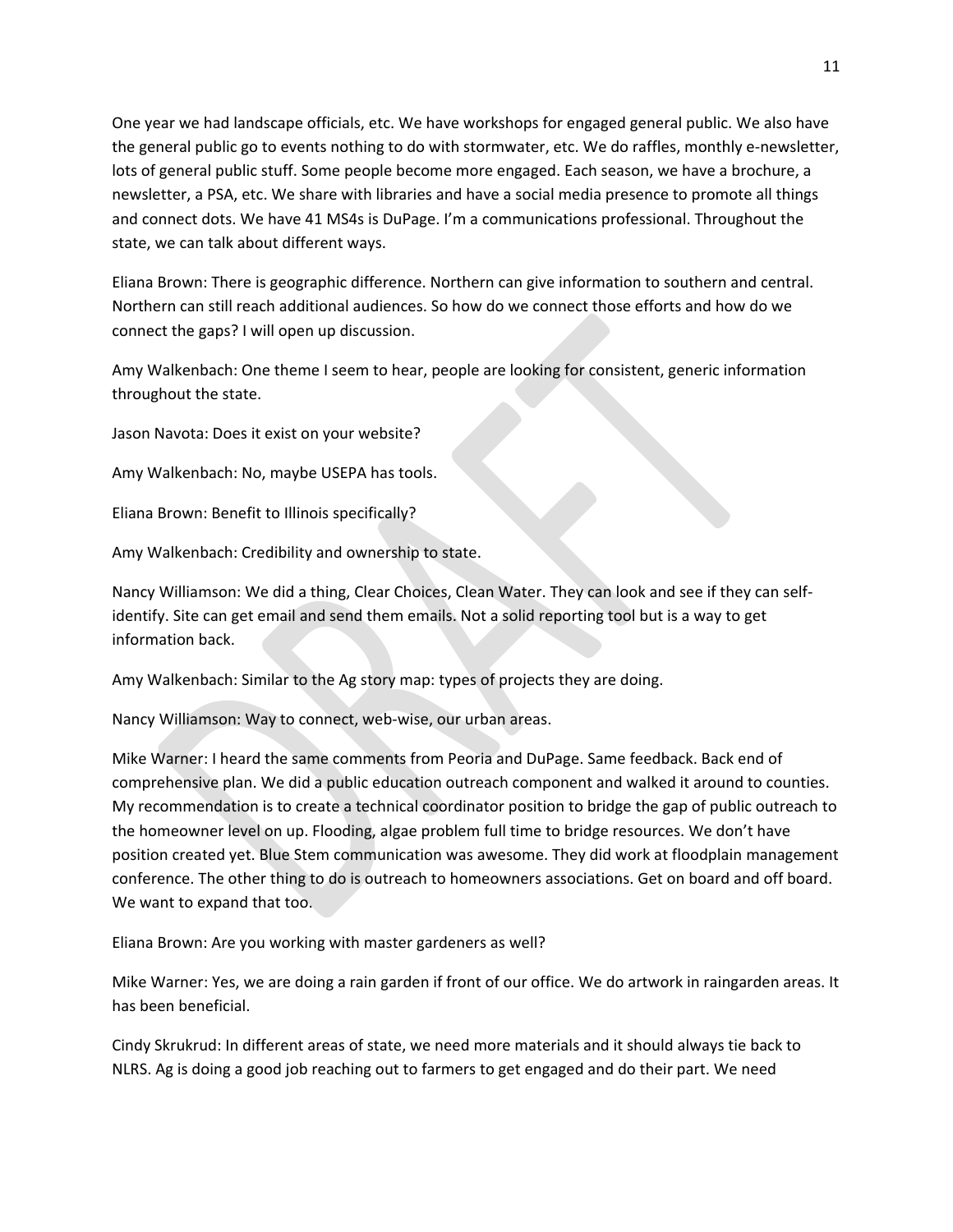something other than a one page fact sheet. It needs to be less dry than that. We should be doing something that informs people about the whole statewide effort.

Hal Sprague: CNT is all about stormwater pollution, etc. and we talked to public works folks to a large degree. We are asking politicians and then we go to voters. People in houses don't have a pollution problem. They don't see a hypoxia connection. We found that urban flooding is happening nowhere near a floodplain. Since we are in MS4 communities, it has gotten a lot of traction with people. Talking about flooding is getting traction with voters.

Margaret Schneeman: CNT has really great materials. It doesn't all go back to NLRS. They have some sweet outreach factsheets.

Hal Sprague: Rain Ready goes into communities to develop plans on urban flooding. It gets elected officials in the room. Rain Ready Home is different for houses, etc. It really has been effective.

Carol Hays: Ottawa is an MS4 community. They realized they had major flooding issues. The state senator said we cannot keep doing this folks and brought communities together. They trained an engineer as a floodplain manager. And now have brought together four counties into flood alliance and are getting much better educated. How do they connect upstream to Ag is what they are thinking about now. Increased runoff is a problem for flooding. She invited them to be part of it. Rain Ready, levees, nutrients, flood plain maps, etc. they are looking for solutions. How do they address the issues? Reconnect floodplains. A tool. How can we put that together into an approach? Into an alliance? How to build support of statewide? She does a good job and doesn't take no very well.

Hal Sprague: Tight citizen action group. City engineer was not even an engineer. We had 20 people in the room with DNR, EPA, etc. and were forced to be in the spotlight. 75‐100% was angry citizens in the room.

Mary Mitros: We just had Rain Ready. The public cares most about flooding. We had some pesticide health benefits, not using fertilizers, etc. It really resonates with the people.

Eliana Brown: Sounds like there is a need for consistently packaged information. Do we want a public education subgroup? Should we wait until July. Who would like a subgroup?

Mary Beth Falsey: There is a lot of info and it sounds like we need to share better.

Eliana Brown: So we might not need a subgroup, just work together?

Cindy Skrukrud: NLRS links all things and addresses all issues.

Eliana Brown: Come for the flooding and stay for the nutrients.

Hal Sprague: There is a new term. Voters and elite said very statistically strongly that "green infrastructure" turns people off. "Nature based solution" is the new term. "Infrastructure" is too scary.

Carol Hays: It incorporates solutions.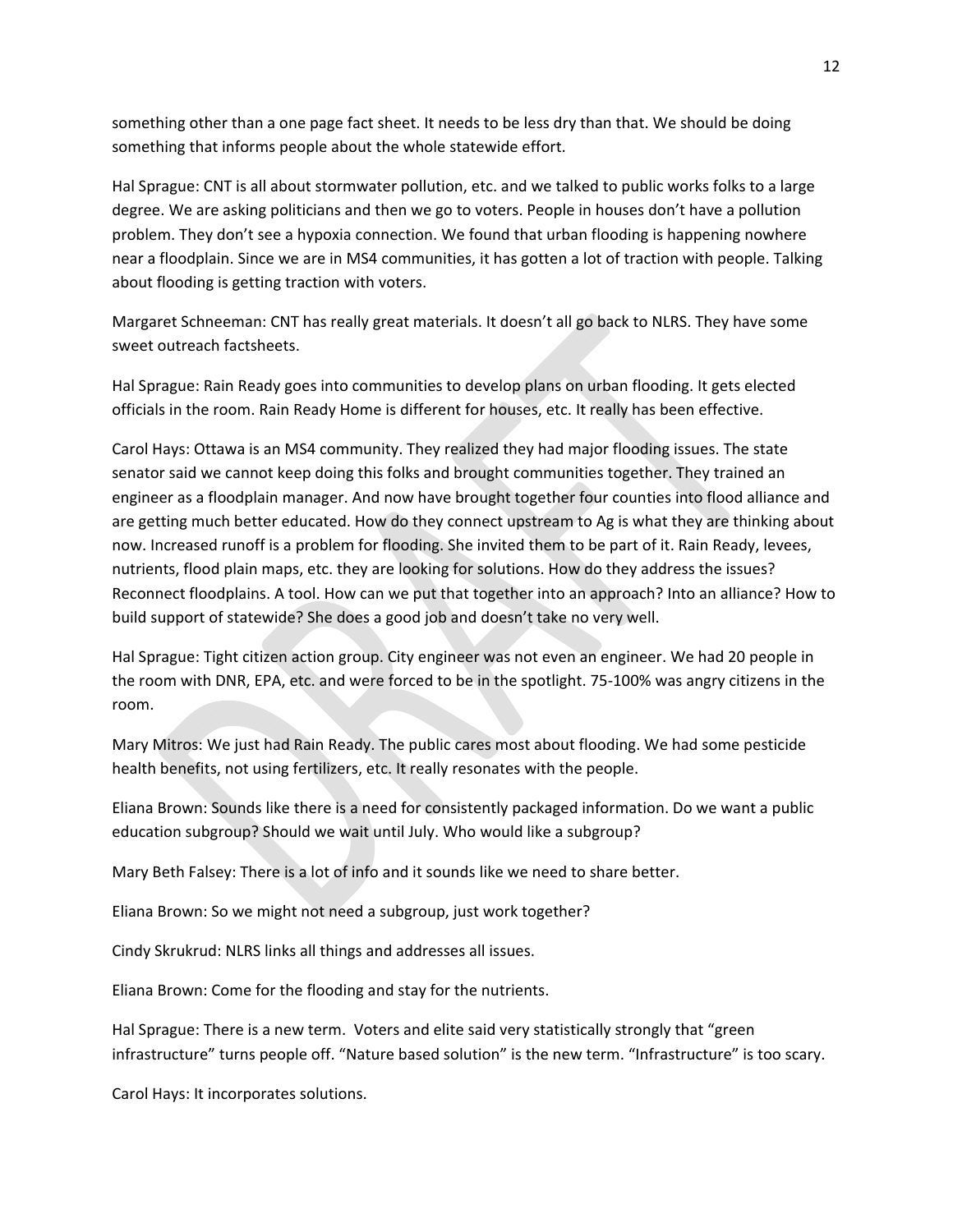Stephen McCracken: Pressure to do this, not totally voluntary?

Amy Walkenbach: Required to develop strategy, thus commitment to implementation. Regulatory aspect is not there at this point. If you aren't implementing, look at programs closer and see what USEPA needs.

Stephen McCracken: Manage this before you manage that.

Amy Walkenbach: That's what Ag is doing.

Mary Mitros: No subgroup, but what about this group shares ideas and aggregates information.

Anjanette Riley: Illinois CBMP.org has their own programs that they do but have created a central house for the main points. Here are the BMPs and they are linked to resources by the various groups. They have a central hosting of all of this information, rain gardens, rain barrels with links, etc. It is a single place where people can go to get info.

Mary Mitros: Really small market and keeps recreating the wheel.

Nancy Williamson: Number 1 issue is clean water. That is a compelling issue all across the nation. Communities using river water, Elgin and Aurora, became full of nutrients. It costs them thousands of dollars a day when they got clogged with algae.

Sally McConkey: For surface water, unless pulling from a major river, you're going to have a reservoir, taste and odor problems. Decatur is an example that looked at land use and had to bring bottled water in. We can readily provide the information.

#### *UPDATES*

Eliana Brown: Next session on updates? Hal?

Hal Sprague: There is the idea of developing fee structure to pay its own way. The law allows municipalities to do that, so 20 municipalities do that. Counties governed by county code does not allow, or perception that doesn't allow for stormwater utilities and fees and trying to pass legislature on that. Going back, I think that there is a good argument that counties do have a good reason, even though there is a perception that doesn't. Senator Taylor may be willing to introduce a request letter to the attorney general. Senator Steans said if I would draft the letter, he would do that. About to draft and get this letter to Senator Taylor after I get a FOIA request to compare it to. It is important for counties to have authority. If she says no authority then clear that legislature has to fix that.

Eliana Brown: Sally?

Sally McConkey: Municipalities have the authority.

Hal Sprague: They are unlikely to challenge once in place and working. One mayor passed it and then tried to undo authority. There is strong political pushback of any fee. That why it is had to pass in legislature.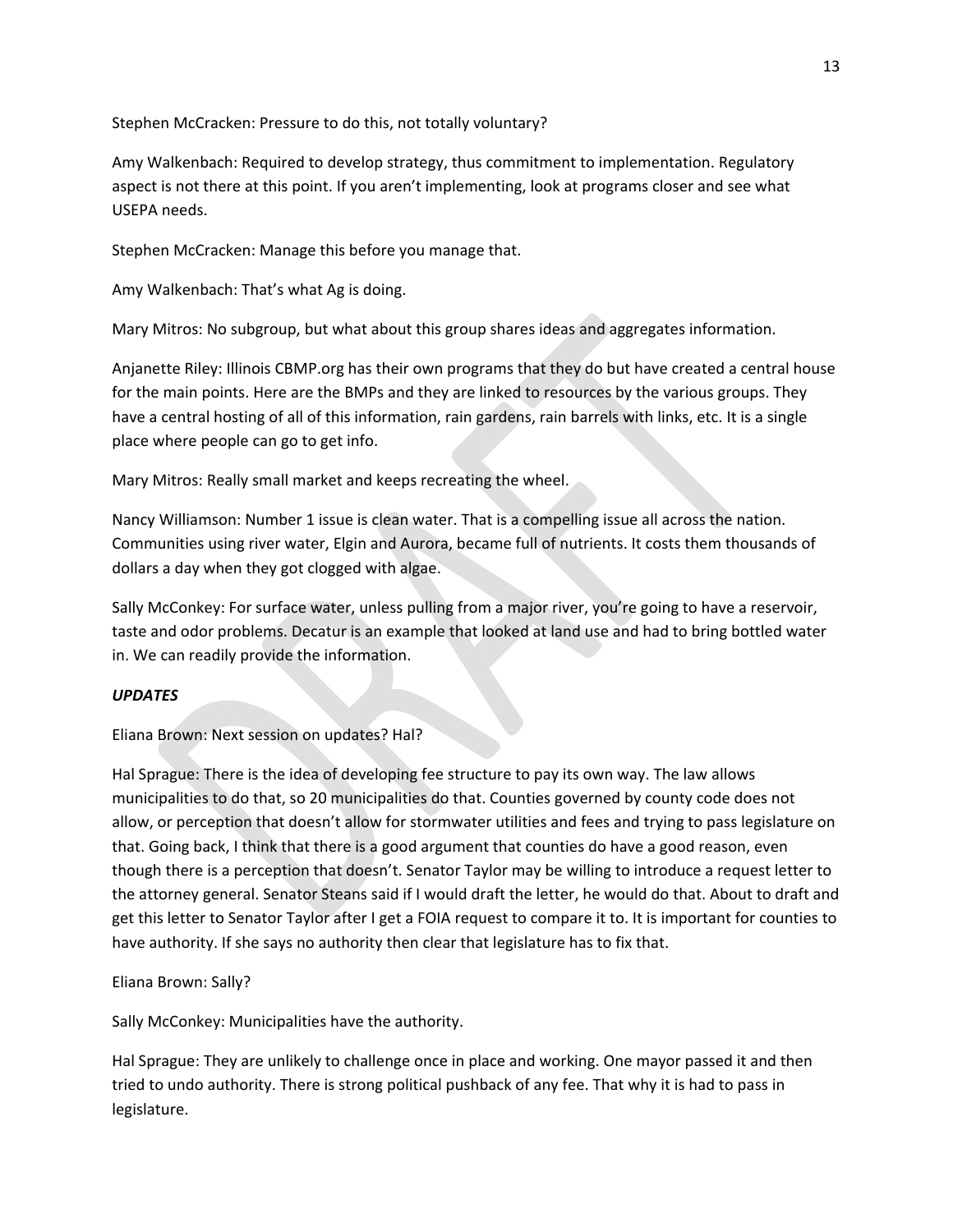Stephen McCracken: Churches are exempt from taxes and don't like to pay the fee.

Hal Sprague: Rock Island was sued by churches. The court said it was not a tax and the churches had to pay the fee.

Sally McConkey: I have a short report on the work of CNT to look at urban flooding. The State Water survey was engaged. I emailed everyone that link to the Report for the Urban Flooding Awareness Act. For the non-scientist, it is easy to read. What is urban flooding? FEMA flooding? Often there is combined effects, people consider flooding. People needed to better understand insurance. Department of Insurance has more education now ‐‐ a small win. There are 25 recommendations in the report. Hal is talking about most of them know there is a mechanism that funds infrastructure. There is a whole chapter on green infrastructure, which could be a good place to start as a source of information. Basically, it gives a high level summary. One action was to complete a modern stormwater ordinance. It is obvious if you do certain things with your stormwater, you will benefit. Community got credits with rating system. Flood insurance will drop. CRS credit. Close with saying that in terms will be a moderate ordinance reduction. Thanks!

#### Eliana Brown: Laura?

Laura Kammin: I wanted to take the opportunity to take new initiative in conjunction with Illinois‐ Indiana Sea Grant, Prairie Rivers, etc. We are working on Illinois River watershed, and we wanted to introduce what we are trying to do with resilient watershed. Tying those people and researchers model climate, hydrology, and Illinois‐Indiana Sea Grant and extension can develop support tools to not reinvent the wheel.

Mary Mitros: Is this separate from the HUD grant?

Laura Kammin: Separate, money is not coming from HUD to expand, but will find money.

#### *PWG REPRESENTATION*

Eliana Brown: Things change fast in the Policy Working Group. There are many different sectors, each of which gives an update and reports. And as you can imagine, that's almost the entire meeting. There is not enough time left over to make it a working meeting. So, we heard feedback that members would like for sector reports to be emailed ahead of time.

Anjanette Riley: This turned into inputs and humans table information.

Eliana Brown: One of the people that had been representing the sector is no longer with the Village and the other person hasn't been able to attend. We are now looking for two stormwater people to represent the PWG.

Mary Beth Falsey: I would do it.

Amy Walkenbach: Great. Maybe people additional people. We would like to have MS4 representation.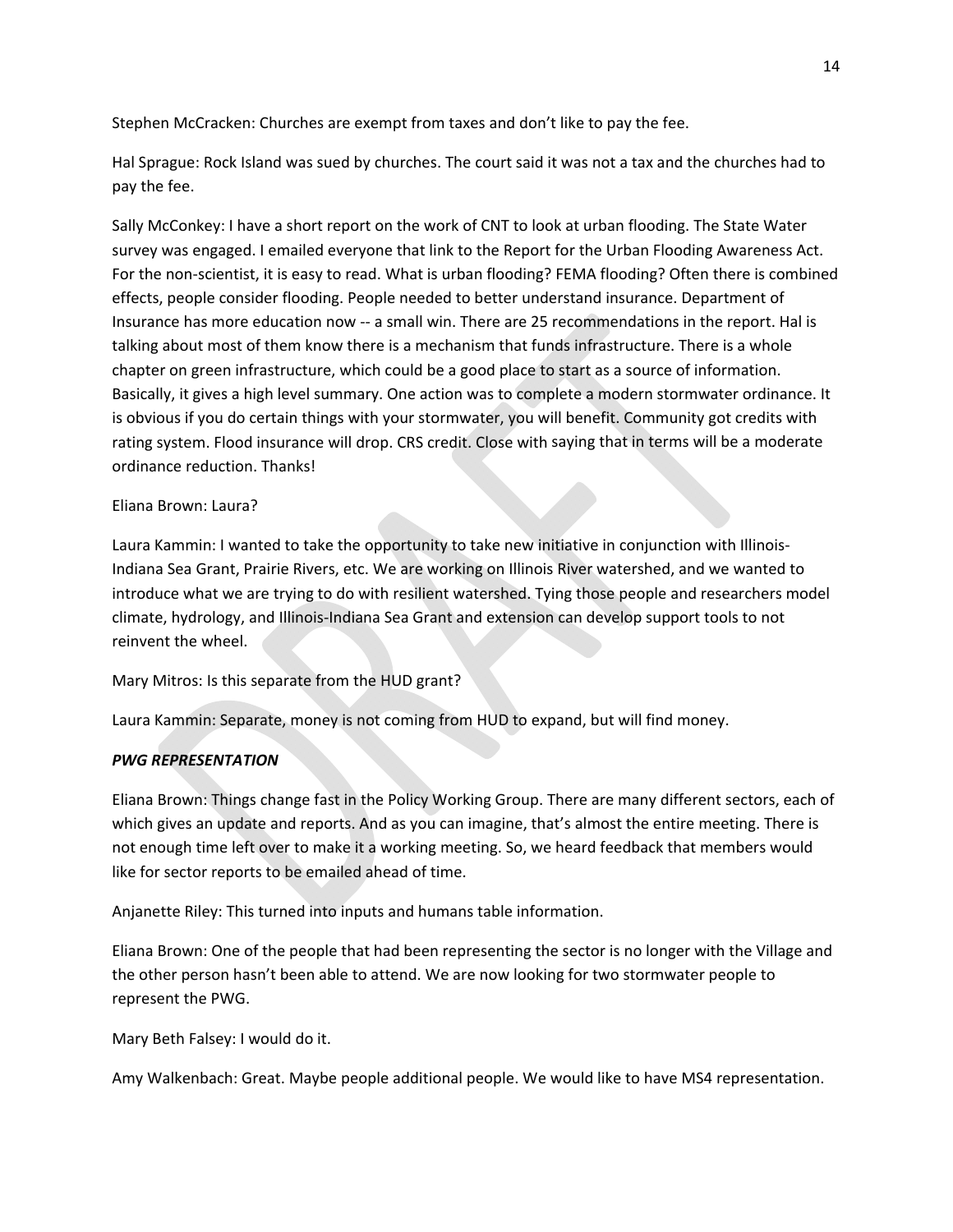Cindy Skrukrud: I will ask Johana McHenry.

Hal Sprague: What about Eric Shoeny?

Eliana Brown: I never heard back from Eric.

Hal Sprague: Carbondale is expanding.

Tyler Carpenter: We could probably get representation with Jackson.

Eliana Brown: OK, please ask these folks and let me know. Then we will review next steps and conclusions. I will follow up with an email to the people who have volunteered to be on committees. Would CNT contribute information about Rain Ready?

Hal Sprague: Sure. It's on our website.

Eliana Brown: Hal's progress on determining stormwater utilities?

Hal Sprague: On the fee issue, I was only focusing on municipalities. Maybe we want to create initiative to have more of them do it. Some of them need a tool to go to elected officials to meet legal requirements.

Eliana Brown: That will be part of financing piece of the subgroup I believe. However, keep in mind there may be a need for another subgroup in the future. Is there anything else that we should be capturing?

Hal Sprague: Stop using the term "green infrastructure."

Stephen McCracken: Other benefits. Municipalities, lots coming down the pipeline, there may be other benefits from an activity. I recommend that we add habitat complexity.

Eliana Brown: It is a great idea to capture multi‐benefits.

Carol Hays: USEPA has a lot on website about "nature‐based solution" benefits.

Eliana Brown: The next meeting is July 12 and will be a conference call. Two subgroups will hopefully have action and updates on what we are doing with education. Is there anything else on the agenda?

Brian Miller: Public education, are you talking about an education subgroup? Unless magic happens, how is this going to take place, how are you going to compile this? If nobody is actually doing something, it won't happen?

Eliana Brown: Subgroup?

Brian Miller: Someone has got to be charged with something.

Cindy Skrukrud: You can do an email and compile issues.

Brian Miller: Maybe the next call focus on this?